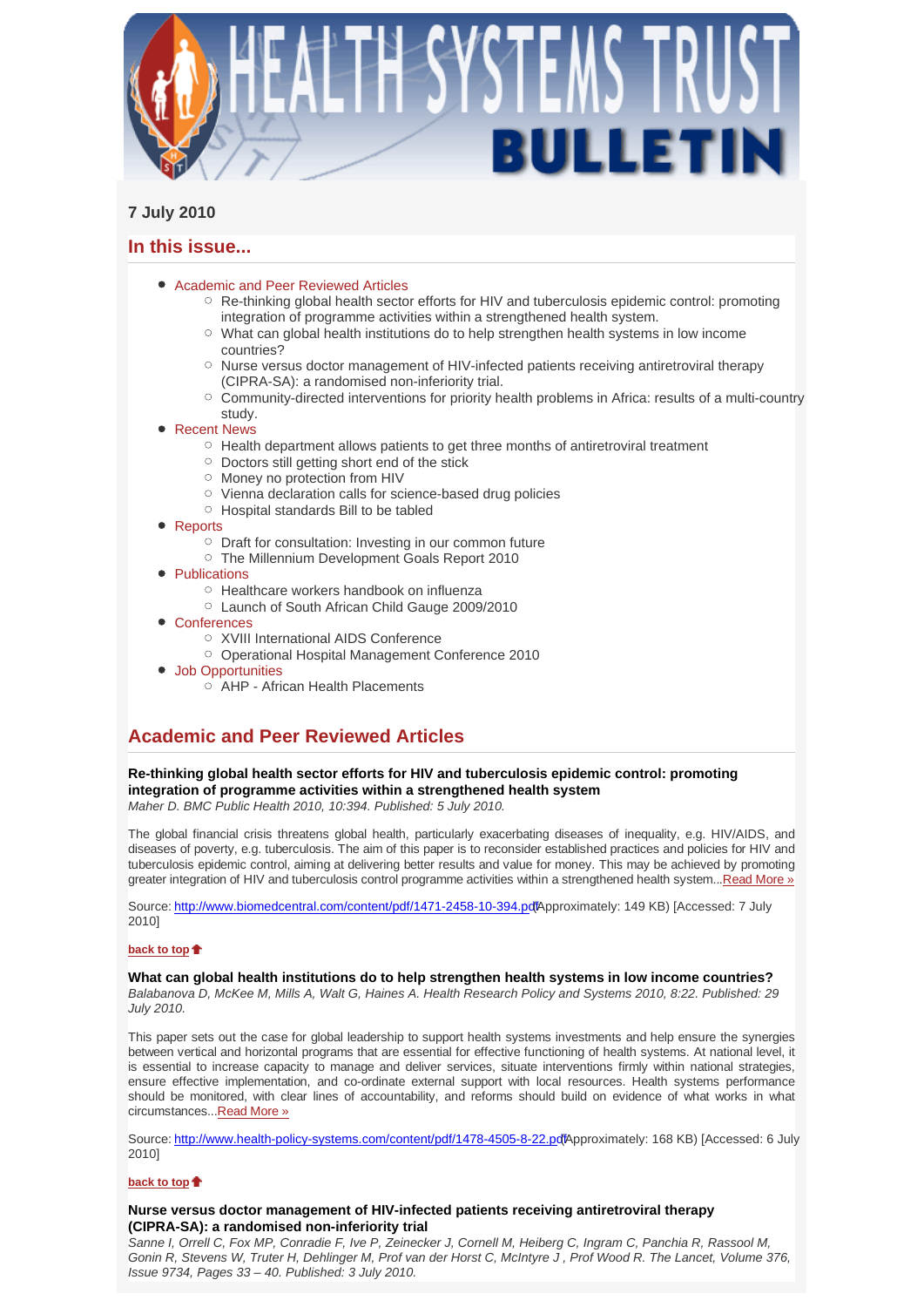Expanded access to combination antiretroviral therapy in resource-poor settings is dependent on task shifting from doctors to other health-care providers. We compared outcomes of nurse versus doctor management of ART care for HIV-infected patients. By contrast with the individualised approach to HIV care in developed a country, WHO has proposed a public health approach to antiretroviral therapy to enable scaling up of access to treatment for large numbers of HIV-positive adults and children in developing countries...Read More »

Source: http://www.thelancet.com/journals/lancet/article/PIIS0140-6736(10)60894-X/fulltextNB: Free access with registration) [Accessed: 6 July 2010]

### **back to top**

## **Community-directed interventions for priority health problems in Africa: results of a multi-country study**

*The CDI Study Group. Bulletin of the World Health Organization 2010; 88:509-518.* 

Ensuring that available health interventions reach the people who most need them is one of the greatest challenges in achieving the Millennium Development Goals. Many simple, affordable and effective disease control measures have had only limited impact on the burden of disease due to their inadequate distribution in poor and remote communities. Although several global health initiatives have improved the delivery of selected health interventions, many priority interventions, such as those directed against malaria, still have unacceptably low coverage, especially in Africa. The community-directed intervention strategy is an approach in which communities themselves direct the planning and implementation of intervention delivery...Read More »

Source: http://www.who.int/bulletin/volumes/88/7/09-069203/en/index.html Accessed: 6 July 2010]

**back to top**

## **Recent News**

#### **Health department allows patients to get three months of antiretroviral treatment**

*National Department of Health. Published: 2 July 2010 Joint TAC/SECTION27 statement*

The Department of Health has given the go-ahead for patients on antiretroviral treatment (ART) to be given three months supply of medicines instead of one month. It will be more convenient for patients because they will have to make fewer trips to their health facility. It will also reduce patient-load on the health system, particularly on health facility pharmacies given the shortage of pharmacists in the public health system. In a memorandum dated 2 July 2010, the Department of Health states, "There is no indication of any legislation prohibiting the supply of medicines for three months to any one patient. This practice should only be implemented once the patient has proved stable on the regimen."... Read More »

#### Source:

http://www.section27.org.za/wp-content/uploads/2010/07/DOHMemoOnThreeMonthARTSupplyForPatients-20100702.pdf (Approximately: 46 KB) [Accessed: 7 July 2010]

#### **back to top**

### **Doctors still getting short end of the stick**

*Health-e. Published: 2 July 2010*

Public sector doctors continue to be in short supply in South Africa as many leave the health system because of poor working conditions, bad management and low pay. South African public service doctors' dissent has been in the spotlight in past years for being under-paid and working under difficult conditions. More recently in 2009, a prolonged protest action by doctors further crippled the health system. Doctors took to the streets in protest against bad salaries, lack of infrastructure and staff shortages... Read More »

Source: http://www.health-e.org.za/news/article.php?uid=2003285[Accessed: 5 July 2010]

## **back to top**

#### **Money no protection from HIV**

*PlusNews. Published: 6 July 2010*

A new study has challenged widely held assumptions about income level in relation to HIV, finding that neither wealth nor poverty are reliable predictors of HIV infection in Africa. Previously, the argument that poverty drove HIV epidemics was supported by the World Bank and UNAIDS, as well as less reliable authorities like former South African President Thabo Mbeki, who told the International AIDS Conference in Durban in 2000 that the disease was a partner with "poverty, suffering, social disadvantage and inequity". More recent research suggests that the reality is far more complex. For example, Botswana and South Africa, described as two of the wealthiest countries on the continent, also have among the highest rates of HIV infection... Read More »

Source: http://www.plusnews.org/Report.aspx?ReportId=89746 Accessed: 6 July 2010]

### **back to top**

#### **Vienna declaration calls for science-based drug policies**

*Aidsmap News. Published: 30 June 2010*

Three leading scientific and health policy organisations this week launched a global drive for signatories to the Vienna Declaration, a statement seeking to improve community health and safety by calling for the incorporation of scientific evidence into illicit drug policies. Among those supporting the declaration and urging others to sign is 2008 Nobel Laureate and International AIDS Society Governing Council member Prof. Françoise Barré-Sinoussi, co-discoverer of HIV. The Vienna Declaration is the official declaration of the XVIII International AIDS Conference...Read More »

Source: http://www.aidsmap.com/en/news/6C14E4F6-C9E6-4C4B-96FE-C211C5869F92.asp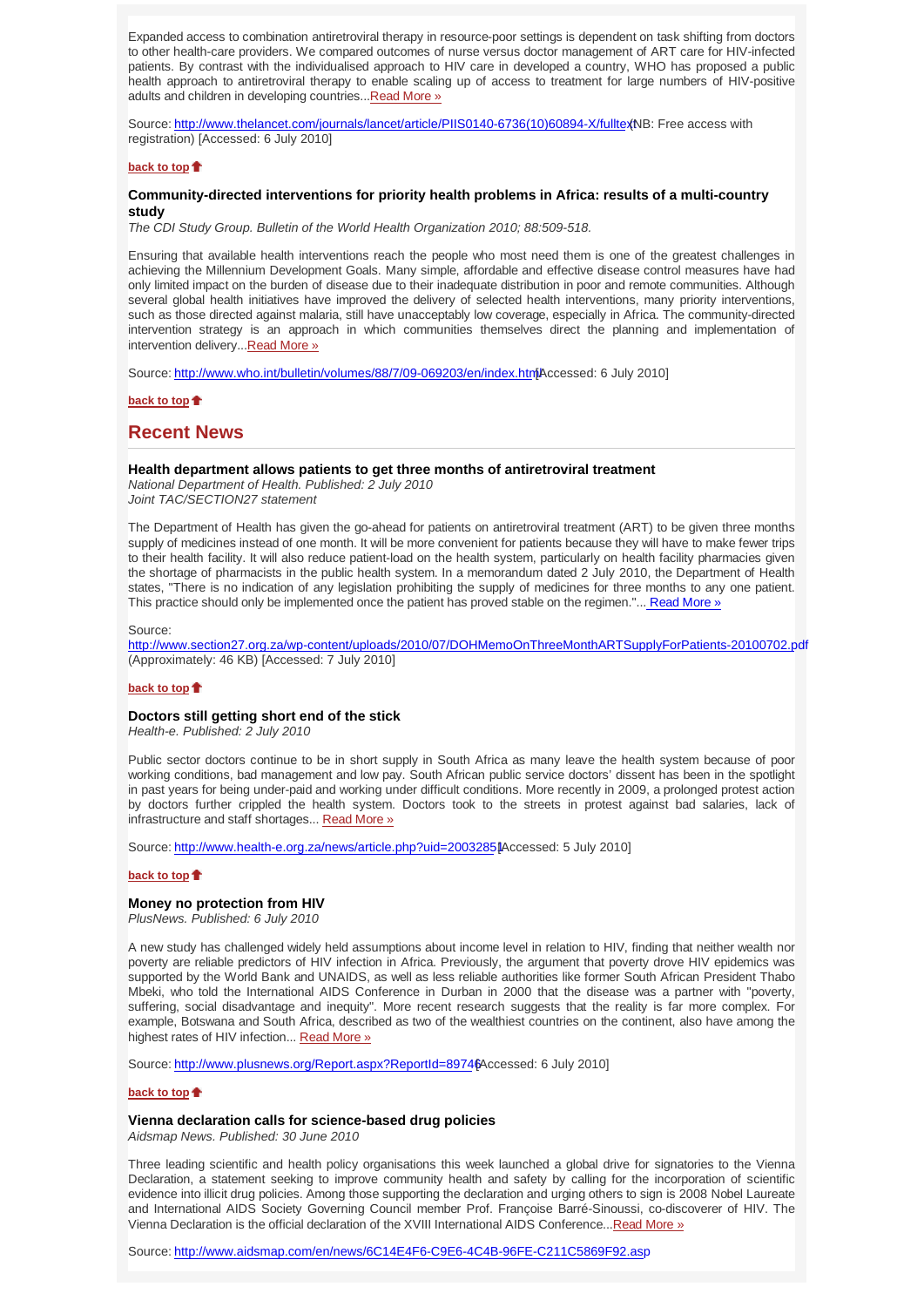#### **back to top**

### **Hospital standards Bill to be tabled**

*News24.com. Published: 7 July 2010*

A Bill to establish an independent office to enforce standards in public hospitals would go to Parliament before the end of the year, Health Minister Aaron Motsoaledi said on Wednesday. The proposed office of standards compliance would ensure hospitals became places "where people find love and compassion", he said. Although he said the Bill would be tabled by his department, the Constitution lays down that only ministers or MPs may introduce draft legislation... Read More »

Source: http://www.news24.com/SouthAfrica/Politics/Hospital-standards-bill-to-be-tabled-2010070Accessed: 7 July 2010]

**back to top**

## **Reports**

#### **Draft for consultation: Investing in our common future**

*World Health Organization* 

The health of women and children is at the forefront of the development agenda. Bold, focused, and coordinated action is required to accelerate progress on the health MDGs. With only five years left until the 2015 deadline to achieve the Millennium development Goals, UN Secretary-General Ban Ki-Moon has initiated a global effort on women's and children's health that will build upon and revitalise existing strategies and commitments, secure new commitments from a range of influential partners, and provide organisation and accountability for deliveryClick Here for Full Report »

Source: http://www.who.int/pmnch/activities/jointactionplan/201006\_jointactionplan\_a4en\_lowres.pdf (pproximately: 1522 KB) [Accessed: 6 July 2010]

#### **back to top**

### **The Millennium Development Goals Report 2010**

*United Nations* 

This report shows how much progress has been made towards achieving the Millennium Development Goals. Perhaps most important, it shows that the goals are achievable when nationally owned development strategies, policies and programmes are supported by international development partners. At the same time, it is clear that improvements in the lives of the poor have been unacceptably slow, and some hard-won gains are being eroded by the climate, food and economic crisis.... Click Here for Full Report »

Source: http://mdgs.un.org/unsd/mdg/Resources/Static/Products/Progress2010/MDG\_Report\_2010\_En.pdf (Approximately: 50706 KB) [Accessed: 25 June 2010]

**back to top**

## **Publications**

#### **Healthcare workers handbook on influenza**

*The National Institute for Communicable Diseases. Updated: 1 July 2010*

The updated 2010 healthcare workers handbook on influenza provides detailed guidelines on the diagnosis and management of influenza, both seasonal and pandemic influenza, for healthcare workers in South Africa Click Here for Full Report »

#### Source:

http://www.nicd.ac.za/outbreaks/h1n1/docs/Healthcare\_Workers\_Handbook\_on\_Influenza\_in\_SA\_2010\_07\_01.pdf (Approximately: 255 KB)

#### **back to top**

### **Launch of South African Child Gauge 2009/2010**

*For more information contact: Children's Institute URL: http://www.ci.org.za/*

The fifth issue of this popular annual review of the situation of children in South Africa will be released on 27 July 2010. This year the Gauge focuses on 'Healthy children: from survival to optimal development'. The themed essays highlight the current state of child health in South Africa; describe key challenges that need to be addressed to improve child health outcomes; give examples of best practice; and make recommendations that could help realise children's rights to health, survival and optimal development. Other regular features include recent legislative developments affecting children's health, and a data section on children's access to social assistance, education, health care, housing and basic services.

### **back to top**

## **Conferences**

#### **XVIII International AIDS Conference**

*18-23 July 2010. Vienna, Austria URL: http://www.aids2010.org/* 

The biennial International AIDS Conference brings together some 25000 scientists, government representatives, health workers, activists, business leaders, and people with HIV and AIDS. The theme of AIDS 2010, "Rights here, right now" emphasizes that promoting and protecting human rights is needed for a successful response to HIV. Conference topics